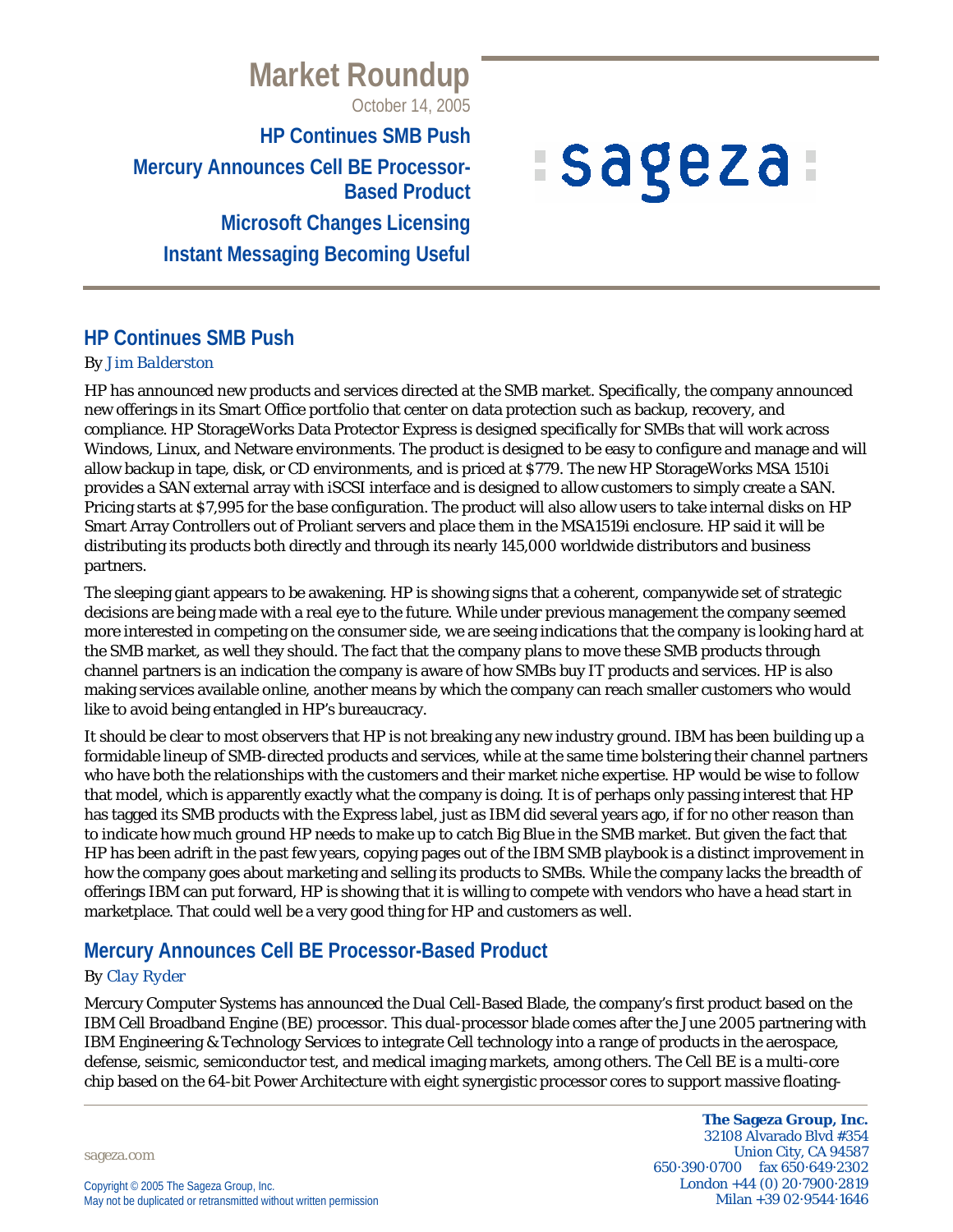point operations and is optimized for CPU-intensive workloads such as rich-media applications. A high-speed memory controller and high-bandwidth bus interface are also integrated on-chip. The Dual Cell-Based Blade will run on Linux and Mercury will provide the Eclipse-based open source software framework integrating the compilers, debuggers, math libraries, utilities, and middleware. The availability of the Dual Cell-Based Blade is planned for Q1 2006. Detailed specifications to date have only been released under NDA; however, early-access systems are anticipated in the near term.

To some this announcement may generate excitement because of its Cell processor; others may thrill at the versatility of the BladeCenter platform. For us, we find joy in both. The Cell processor, while unknown to many, is an example of the next generation of processor technologies that has culminated from years of intense R&D that is now starting to make itself known in the marketplace. While this announcement would still be interesting in a more pedestrian server form factor, the fact that it is coming in a dual CPU blade package makes it all the more notable. As we have commented many times before, the blade center is not just a way to reduce cabling and real estate demands for multiple servers; its real proposition is the ability to co-locate disparate resources within a common context. Although the Cell BE architecture is OS-neutral and supports multiple operating systems simultaneously, this blade is targeting Linux, which is a popular platform for many compute-intensive applications. Within the BladeCenter context this could make for some interesting combinations such as x86 based blades delivering the Web front end in conjunction with POWER blades accessing databases and data stores that are the basis of very rich multimedia content dynamically rendered by the Cell BE blade. The potential combinations are largely up to the creativity of the IT professional, and the number of open slots in the BladeCenter itself.

Does this announcement portend a massive uptake of Cell BEs as the Linux blade platform of choice? No, at least not yet. We see this as leading-edge technology being targeted at applications that would reasonably take advantage of the capabilities offered. This will by no means become a mainstream home or office technology overnight; however, the lessons learned from deploying the initial solutions will likely make their ways into other solutions overtime. Given Cell BE's aptitude, we probably would find it coming to a home near you in the future, not as a PC or handheld technology, but rather operating a service provider media feed or gaming console, or an amalgam of both. Nevertheless, this announcement is another example of the innovation that can happen when an industry and its players focus not on shrinking the business to profitability, but rather investing in valuable R&D in order to drive the technological curve and market opportunity forward.

## **Microsoft Changes Licensing**

#### *By Jim Balderston*

Microsoft announced this week it is changing how it licenses its Windows 2003 server to accommodate virtualization technologies. Effective December 1, companies running Windows Server 2003 Release 2 will be allowed to run up to four instances of the software on a single physical server. The next version of the server will have a license allowing for unlimited instances to be run on a single server. Microsoft said it is making the change to encourage companies to deploy its Virtual Server technology. Presently, users are required to pay a license fee for each instance of the server running. The new licensing structure will also apply to SQL Server, BizTalk Server, and Internet Security Accelerator Server.

Let's face it: Microsoft has never been particularly generous in its licensing schemes. It has been quite aggressive in enforcing its EULAs and gone even farther in prosecuting software piracy (as well it should). In many ways, the announcement to allow the latest version of the Windows 2003 server to range more freely in a virtualized environment is quite a turnaround for the company, even if it is also a ploy to encourage users to upgrade to the second release version or to Longhorn, the next version due from the company sometime next year. What a difference a couple of years can make.

It was a little over two years ago that the term virtualization began making headlines and capturing mindshare, if among only the most forward-thinking in the IT community. Original reports on the technology contained some "gee whiz" discussions but most concluded that virtualization was a white lab coat technology that had little

sageza.com

**The Sageza Group, Inc.** 32108 Alvarado Blvd #354 Union City, CA 94587 650·390·0700 fax 650·649·2302 London +44 (0) 20·7900·2819 Milan +39 02·9544·1646